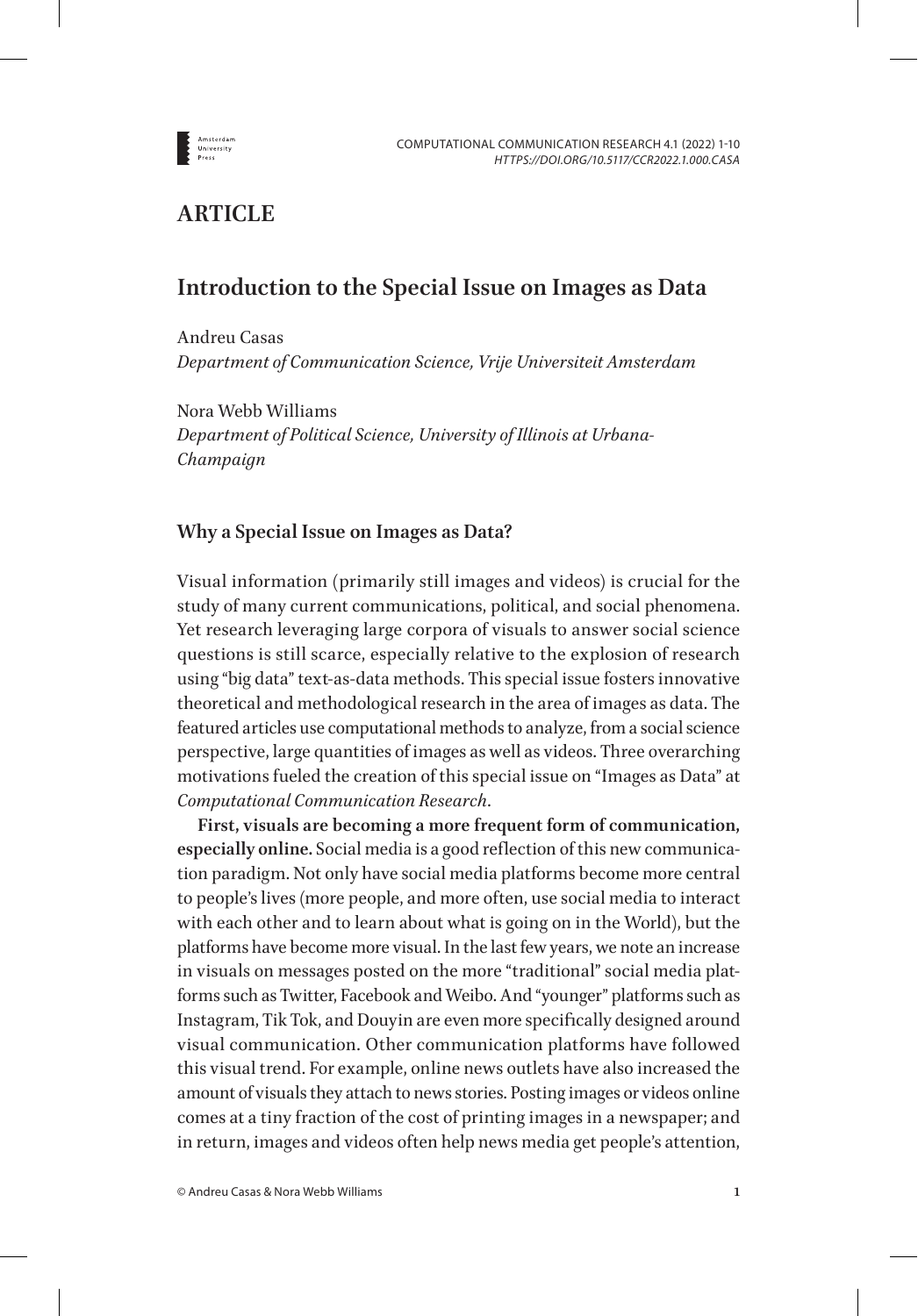attract readership, and frame the news story. In sum, images and videos are a central part of many phenomena of interest to social scientists today (e.g. news values, framing, agenda-setting, dis/mis-information, mobilization, etc.), and we should do more to include visuals in our analyses.

**Second, a growing amount of visual data is available to social scientists**. As communications become more visual, researchers interested in studying these phenomena have also had increased access to images and videos for analysis. Repositories of visual data from public communications are gradually flourishing. The TV News Archive<sup>[1](#page-7-0)</sup> from the Internet Archive (mostly focused on news from English-speaking countries; see Dietrich and Ko (2022) in this issue) and the media collection of the Institute for Sound and Vision in the Netherlands are good examples, as is the Wesleyan Media Project, which collects political advertising in the US (see Neumann et al. (2022) in this issue). Visuals can also fill the research needs of scholars who are not necessarily interested in studying communications. As some examples, open-source satellite images are on the rise, which can provide measures of economic development in areas for which little data is available;<sup>[2](#page-7-1)</sup> and many art institutions are digitizing artwork and creating open data sets of historical imagery that can, for example, facilitate the study gender roles across time and places[.3](#page-7-2) In sum, the growing volume of visual data can help social scientists answer both new and long-standing questions in the literature.

**Third, new computational methods are available for automated image analysis.** Fueled by the deep learning revolution, the last few years have seen major advancements in "computer vision," the subfield of computer science (and related disciplines) concerned with automatically analyzing images. There have been key improvements in crucial research tasks, such as object recognition, image classification, face recognition, facial traits analysis, etc (see Steinert-Threlkeld and Joo (2022), in this issue, for an introduction to these tasks). These new methods allow social scientists to automatically analyze large quantities of images. With new tools we can more efficiently study how different groups or news organizations frame particular issues; how people process and learn particular information; the presence of representation biases in public communications; and the correlates of economic development, among many other topics. However, in order to take full advantage of these methods, social scientists first need to learn about how these methods work and for what research purposes, and under what conditions, they can be useful.

We believe that this special issue (a) highlights excellent work that addresses the three issues described above; (b) will inspire future work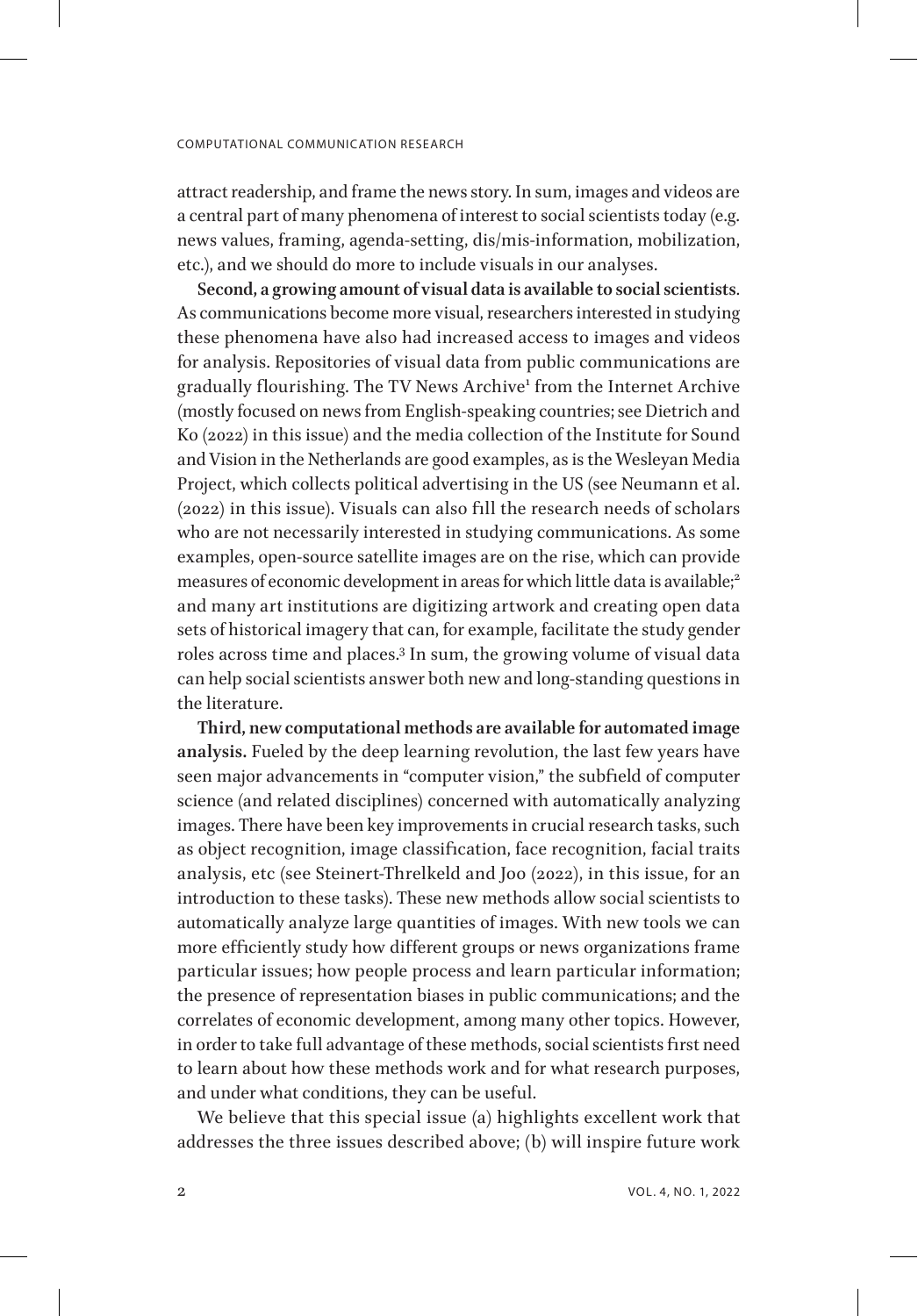with images as data; and (c) helps scholars overcome some of the current limitations emphasized above. The images-as-data field in the social sciences is still in its infancy. Currently there are some very strong pieces providing overviews of which computer vision methods can be of use to social scientists (e.g. Torres and Cantú, 2021; Webb Williams et al., 2020), and a few (although of high quality) research articles using computer vision techniques to answer relevant theoretical questions (Dietrich 2021; Boussalis et al., 2021; Peng, 2018, 2020; Won et al., 2017; Xi et al., 2020; Zhang and Pan, 2019). However, we think that **more research using computer vision methods in the social sciences is needed in order to encourage further work in this area**. This special issue serves as a home for innovative research papers that serve as examples of the many data and methods available, and the wide range of theoretical questions one can answer with images as data. We hope this inspires many others to take this research route in the years to come.

Moreover, as with any research (and computational) method, there are starting costs to learning how they work before one can implement them in a research project. This is particularly the case with computer vision methods, given that the jargon is often very computer-science and machinelearning specific, and state-of-the-art libraries and packages are available mostly in Python while social scientists are often more used to working in the R programming language. Thus **the special issue aims to lower start-up costs for scholars interested in using images-as-data methods in their research**. We include workshop articles in which the authors clearly walk readers through novel computer vision methods that will be of use to many social scientists. In addition, we asked the authors of both workshop and research papers to provide open source code to not only replicate the findings reported in the papers, but also to demonstrate how to implement the computer vision tool/s used in the papers. We strongly believe that the combination of illustrative and inspiring research articles, workshop articles detailing particular methods, and open source code that shows, step by step, how to implement a wide range of computer vision methods, will advance research on images-as-data in the social sciences in the future.

### **In the Special Issue**

As mentioned above, we solicited two types of articles for the special issue. First are traditional "research" articles, where authors are advancing knowledge about specific phenomena. Second are "workshop" articles, where authors are introducing new tools or methods for image analysis.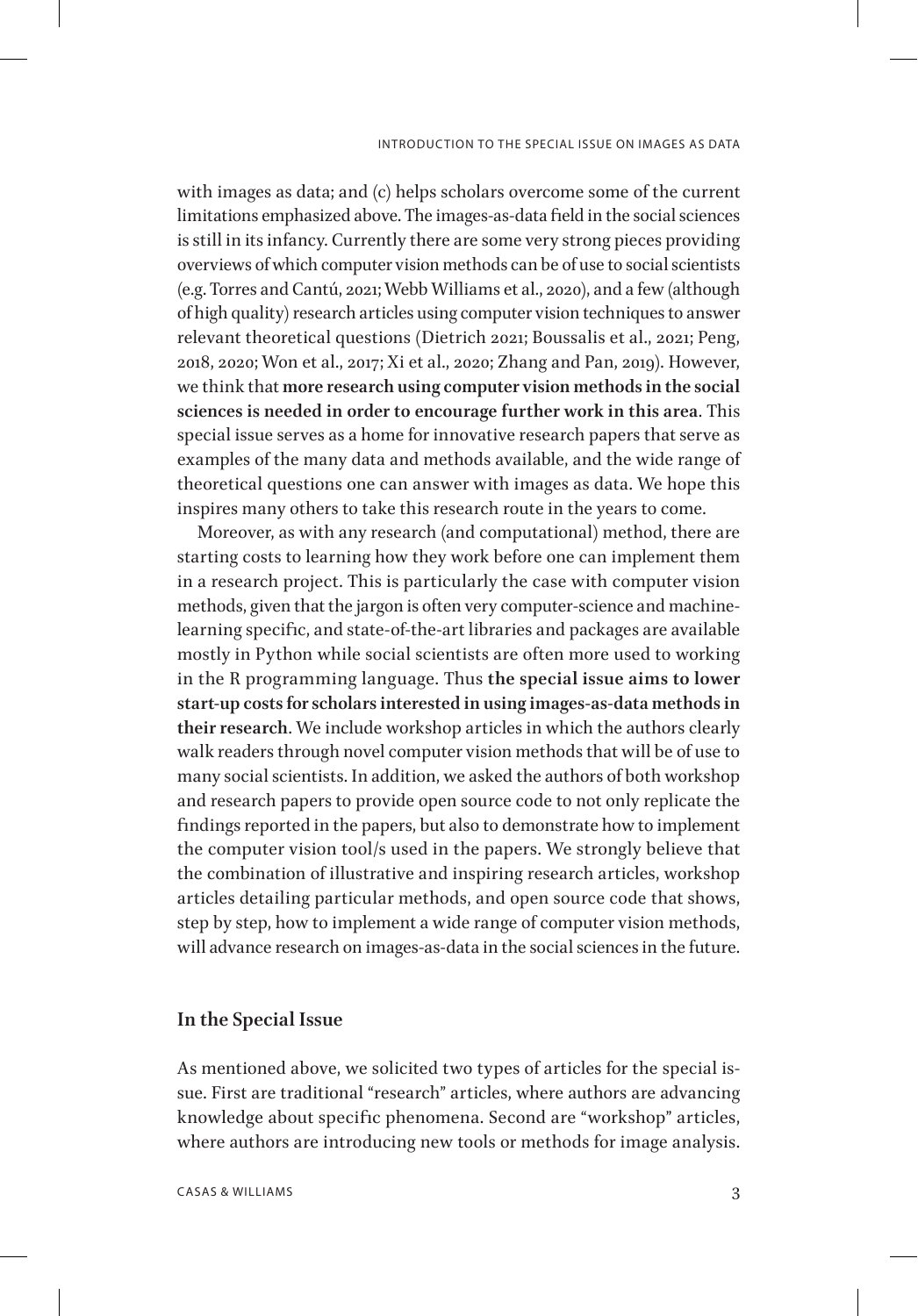Our hope was that the workshop format would give a home to work that can be difficult to place in other publication outlets. It reflects our belief that describing and explaining new methods represents a significant scholarly contribution. Although all contributors submitted replication material and provided open-source data and code along with their papers, sharing raw data for some of the contributions turned out to be rather complicated for privacy or copyright issues. Nevertheless, even in such cases, the authors have produced detailed instructions and sample analyses to demonstrate their pipelines. These replication materials will be a fruitful resource for future researchers.

We received a total of 31 extended abstracts in response to our call for submissions. Of those, 19 were in the research track and the remaining 12 were for workshop articles. We requested full papers from 18 of the abstracts, all of which were then subject to blind peer-review. In the end we accepted a total of 10 articles. Of the accepted articles, 7 are designated as research and 3 are workshop. Decisions about which abstracts to pursue, which full papers to send for review, and which papers to accept were very difficult. The quantity of important and interesting work in this field is growing at a rapid pace; it is an exciting time in the images-as-data field and we sincerely hope that every paper we rejected is eventually published.

In the remainder of this section we discuss common threads across the accepted papers. We begin with thematic threads before turning to methodological commonalities. Finally, we address common challenges faced by the authors.

### **Thematic similarities**

There are three general topic areas that emerged in the special issue papers, despite not specifying topical themes in advance: representation, persuasion, and explaining new methods. Many of the papers touch on one or more of these themes.

The first theme, representation, encompasses self-representation as well as the representation of individuals by others. To a lesser extent, and not always explicitly, these pieces are engaged with questions of framing. Neumann et al. (2022) analyze political ads in the United States, for example, to examine how politicians of different genders use different gestures – they find that men tend to use more assertive body language. Jürgens et al. (2022) also address differences in gender representation, analyzing 16 million faces from 6 years of German television and finding significant differences in age and gender representation between men and women. Staying in the sphere of popular media but examining racial dynamics instead of gender, Malik et al.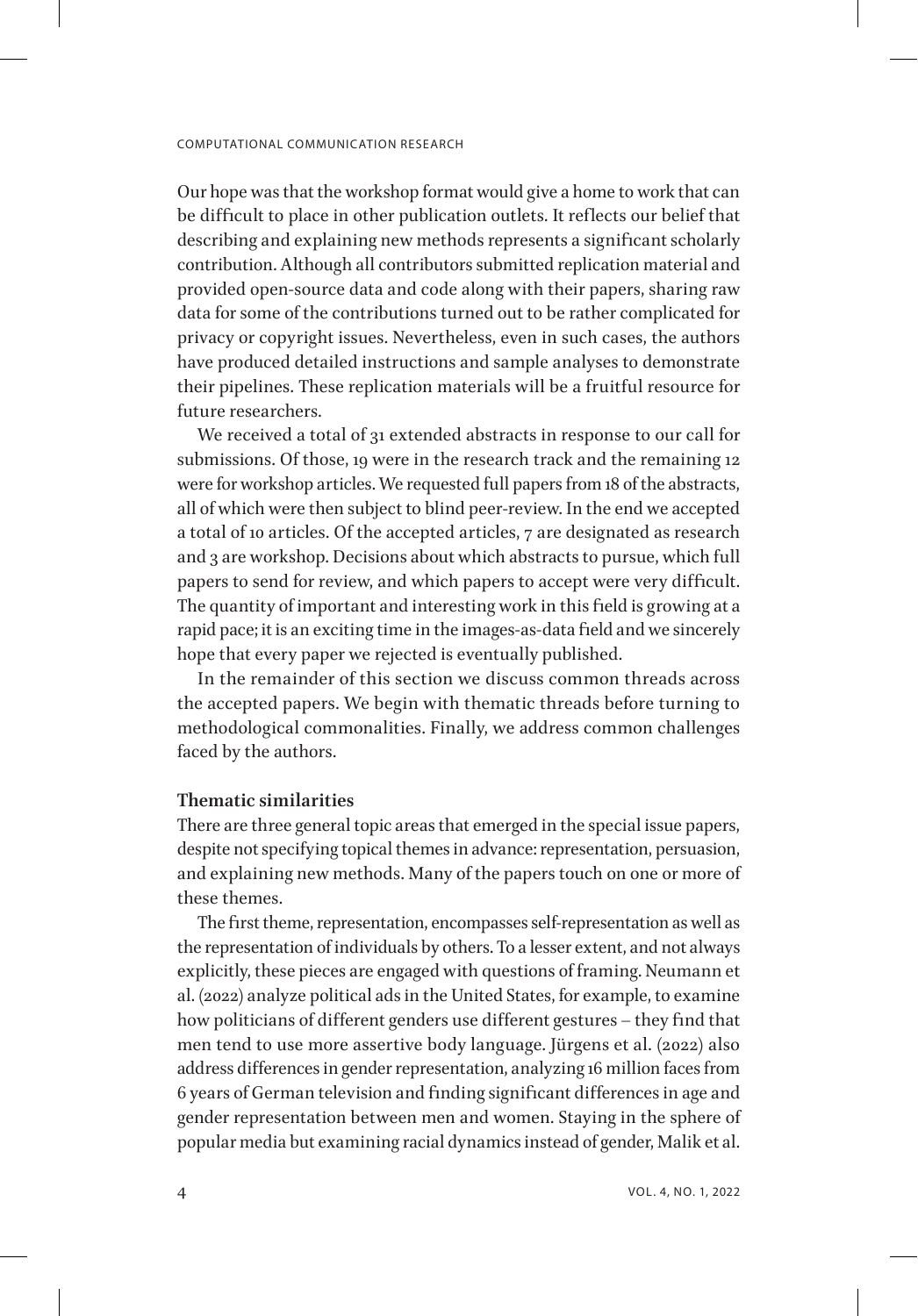(2022) analyze popular movies to see how often different races/ethnicities are represented. Dietrich and Ko (2022) study how often Dr. Anthony Fauci appears in media coverage of the COVID-19 pandemic, addressing how different media organizations make different choices about whose voices to include in news coverage.

Some of the papers mentioned above also touch on the theme of persuasion, as the images are intended to have some effect on the audience (e.g. the ads in Neumann et al. (2022) are supposed to persuade voters). Yet a couple papers are more specifically focused on this theme. Lu and Pan (2022), for example, analyze trends on the Douyin platform in China (similar to TikTok) to see what tactics Chinese regime accounts use to boost popularity. Chen et al. (2022) study conspiracy videos posted on YouTube to address commonalities between these videos, as well as differences between clips sponsoring versus debunking such conspiracies (this piece naturally also touches on the representation/framing theme).

The final theme encompasses articles that have a primary focus on explaining new methods and tools. As mentioned in the section below, all of the special issue articles are using new and innovative methods. This subset of articles, however, are more explicitly intended to describe new tools. This topic includes the three workshop articles in the special issue, as well as one research article. The articles all include substantive applications, some of which relate to the themes of representation and persuasion. Peng (2022), for example, provides an introduction to a Python package that extracts common aesthetic features from images. The application in the article is to Instagram representations of US politicians Hilary Clinton and Donald Trump during the 2016 election. Steinert-Threlkeld and Joo (2022) provide a wide-ranging introduction to the basics of automated content analysis (if you are new to these methods, we recommend this as a starter piece). Baldwin and Schmälzle (2022) introduce a new tool for tracking various "characters" across images while Wu and Mebane (2022) describes an innovative method for combining text and image data for supervised classification.

### **A wide range of new methods**

Given the nature of the special issue call, it is no surprise that all of the articles are using computer vision tools to analyze large quantities of image data (and we do mean *large* quantities of data – some of the observation counts and file sizes are astounding). As you read the articles, you will encounter a wide range of helpful packages (mainly in Python), as well as a sense of the huge lifts the authors have performed to collect, clean, and analyze their data.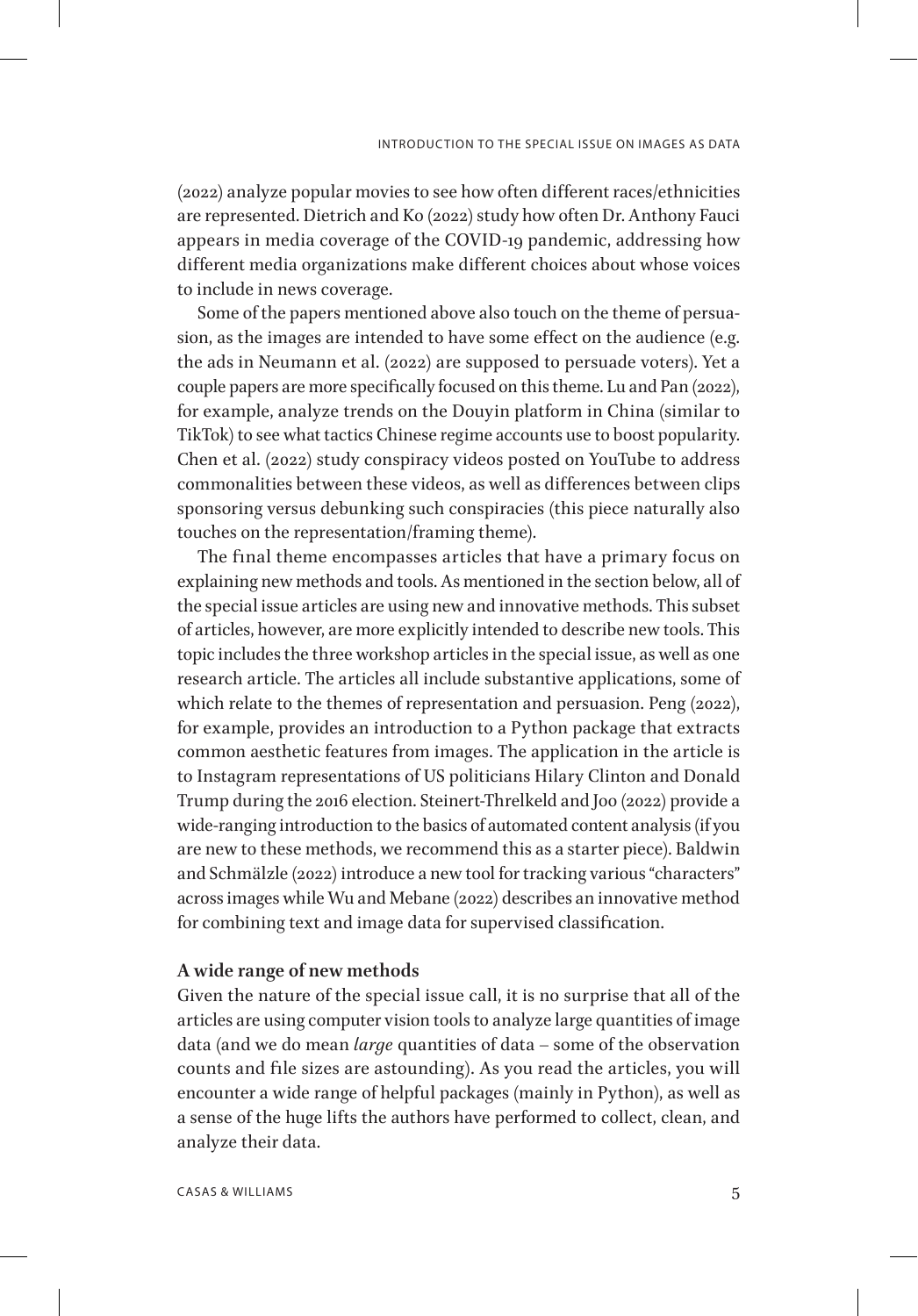What may be surprising to readers, however, is the amount of video content analyzed in the special issue. It is clear from the articles that scholars are hungry to move beyond static images to better understand video content; so much of modern communication occurs though moving pictures. That said, most of the analyses of video in the special issue use a strategy of sampling frames from videos for analysis. This strategy is powerful and allows the authors to dig into important and interesting questions. However, as we discuss in more detail below, this also is an area where the subfield can expand.

Readers should also, we think, be impressed by the merging of image and text content in these articles. Many of the authors wrestle with (or leverage) the combined task of understanding images and text. We were very pleased to see these analyses, as so often texts and images are analyzed in isolation. Using both comes with many challenges but also a very large upside, as the authors demonstrate.

### **Common methodological challenges**

In addition to all using new tools, the articles all also face methodological challenges that are common for computational social science research. Here we highlight three: validation, replication, and rapidly changing technologies.

Validation is the bane of big data work. How can we be sure that the concepts we see in images are what others would see? How much do we trust our image annotators? How much do we trust algorithms that may have been trained on biased data? All of the authors in the special issue have had to address questions along these lines. The need to provide evidence of careful validation is clear for work in this area.

Replication in some ways goes hand in hand with validation. If an image classification schema is valid, another scholar should be able to replicate that classification. One major challenge to replication faced by the article authors is the ability (or lack thereof) to share raw data for privacy or copyright reasons. This can be frustrating to see after noting the heroic efforts of the authors to collect and organize their data – it is a challenge to not be able to easily share the raw images, videos, and texts for others to use for replication and extension.

A final challenge arises due to the fast-paced nature of changes in the field. Not only are new computer vision algorithms popping up like mushrooms, but access to data and tools are also changing frequently. For example, a new way to access Twitter data means that code that previously ran beautifully now stalls before collecting any data. Or a package update might change a tool's functionality. A solution to this is to rigorously document which version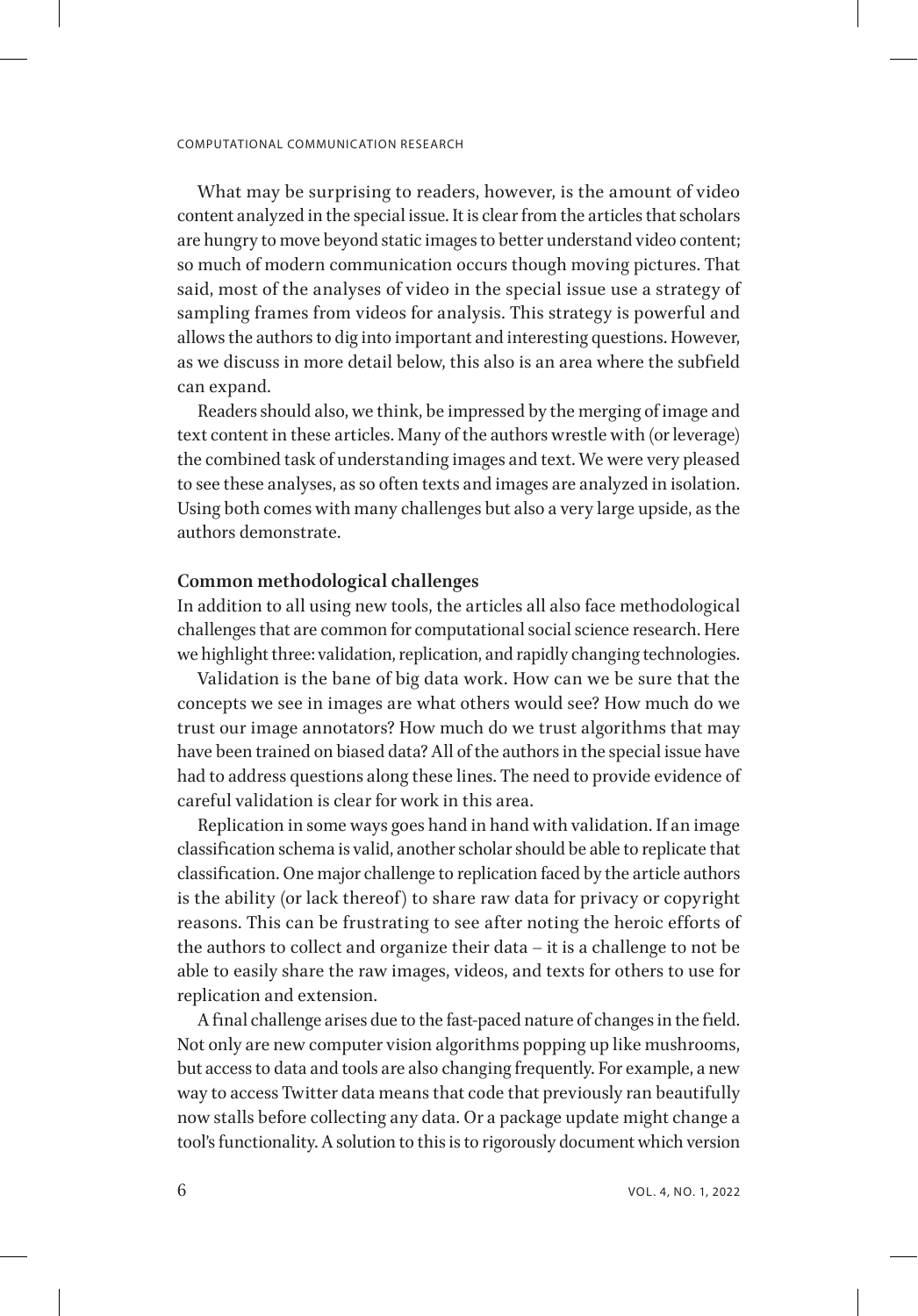of tools scholars are using. Another possible suggestion is an online forum for rapidly publishing information on new tools that can easily be updated. Keeping up with the pace of change in the field may require new thinking about publishing models (even beyond the workshop article option). As editors we appreciated the CCR model of allowing authors to post working papers as early as possible in the review/acceptance stages – this is a great step to making sure that peer-reviewed publishing accelerates to meet the rate of technological changes.

# **What Comes Next for the Subfield?**

As the papers in this issue demonstrate, the sky is the limit for fascinating research using images as data. We can already track and describe patterns of behavior on social media; better explain political campaigning techniques; analyze trends in popular media; and understand propaganda efforts. We can only begin to imagine all of the new research that will emerge in the next few years with the advancement of automated techniques for image analysis. There are many areas that are ripe for future research with images as data – we highlight a select few here.

First is remote-sensing research, or using picture taken of earth at a distance, usually by satellites. Images in this sphere can help us track land use patterns, climate change, and even electrification (by looking at nighttime lights images). We have the computational tools to process these images; it is up to social scientists to creatively use remote-sensing data to answer pressing research questions.

Second, this special issue makes clear that the future of images-as-data research is multi-modal. Many of the authors are already explicitly working in a multi-modal space, combining images with text, or video with text. These are important advances as there are huge gains to be won by not treating images in isolation, but instead pairing them with text, audio, and motion. In particular, many of the authors working with video data acknowledge that the strategy of extracting and analyzing single still frames is useful, but that there is much more than can be done. Methods that leverage motion and change between frames (as Neumann et al. (2022) do, or see Dietrich 2021) are on the cutting edge of helping us to better understand images as they appear in our daily lives. Video analysis is here and the tools are ready for our explorations.

Third, we are particularly pleased that the research in this SI covers multiple countries, including the US, China, and Germany. Yet we note that this is an area where there is still much work to be done, as much of the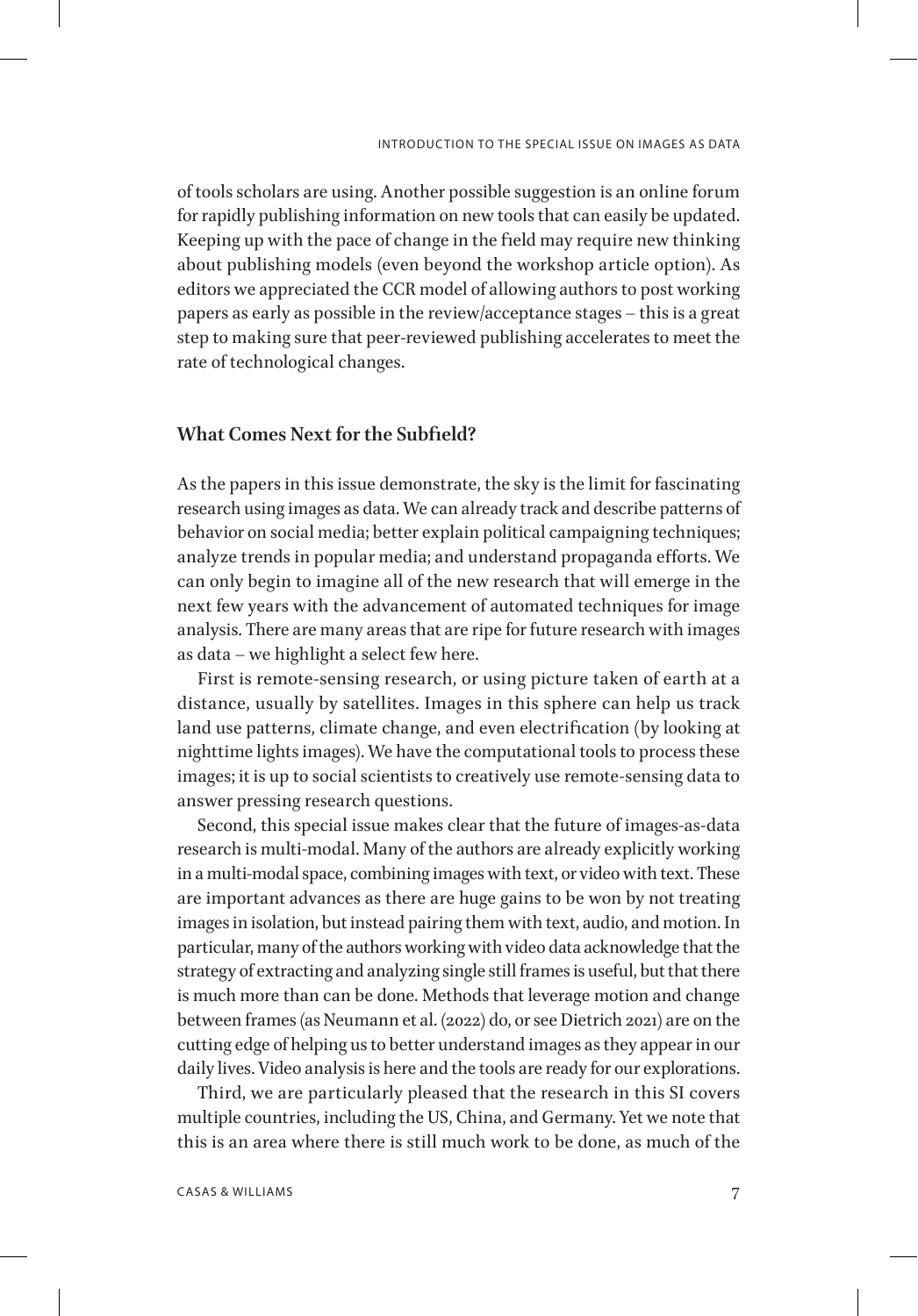current work focuses on the US and highly developed countries. The challenges and opportunities of working with images from a variety of cultural and political background cannot be overstated. Some aspects of visual communication may be universal, but others are not. Our understanding of social phenomena from a range of cultures will be enhanced by analyses of images from many different places and times.

Finally, there is still work to do to make the innovations in methods accessible to a wide range of scholars. Our colleagues in computer science, data science, statistics and informatics continue to develop new and exciting tools and techniques for unsupervised, supervised, and semi-supervised pipelines. Social scientist methodologists also contribute to these developments. A major task for the images-as-data subfield is to teach others how to use these new techniques accurately, efficiently, and ethically. We can accomplish this by publishing papers describing new techniques but also by actively training new scholars with specialized workshops and seminars.

# **Conclusion and Thanks**

The wide range of articles in this special issue should serve as inspiration for new and exciting research in the field of images as data. The articles in the issue are excellent examples of what we can learn by using images as data – and there is so much more yet to be discovered.

We are grateful to the article authors for submitting their work to this special issue. We are also very thankful for our pool of anonymous reviewers, who provided crucial feedback and helped strengthen the submissions. Finally, we thank the editorial staff of the journal for their constant support of the special issue. The COVID-19 pandemic and other whims of the universe led to many missed deadlines and a significantly-revised publication schedule for this issue – we are grateful for the patience and grace that all participants extended throughout this process.

### **Notes**

- <span id="page-7-0"></span>1. https://archive.org/details/tvarchive
- <span id="page-7-1"></span>2. See this repository for some examples: https://github.com/chrieke/awesome-satellite-imagery-datasets
- <span id="page-7-2"></span>3. See here for some examples: https://pro.europeana.eu/pages/datasets/data/ itemtype/paintings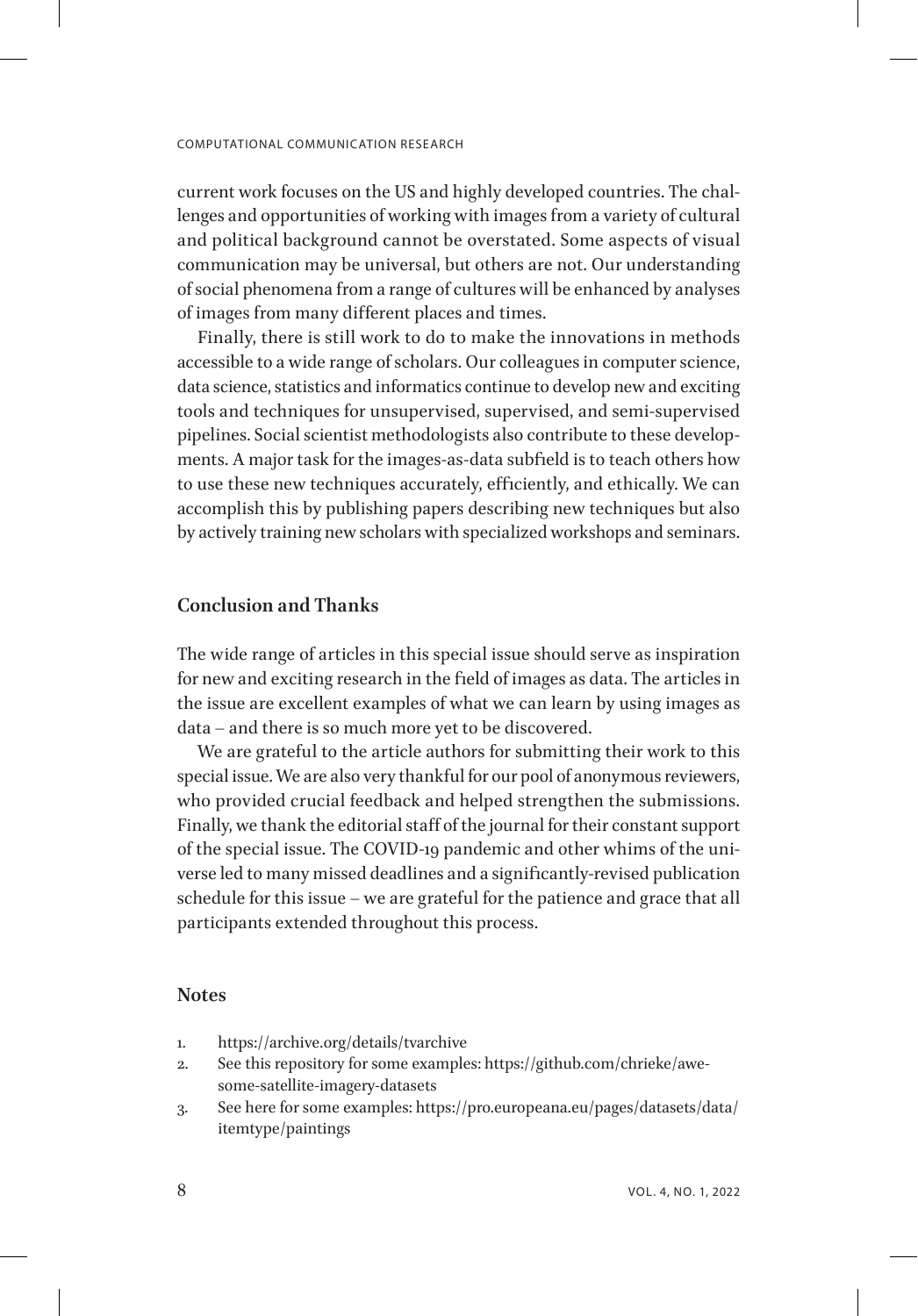# **References**

- Baldwin, J., & Schmälzle, R. (2022). A Character Recognition Tool for Automatic Detection of Social Characters in Visual Media Content. *Computational Communication Research*. https://doi.org/10.5117/CCR2022.1.010.BAL
- Boussalis, C., Coan, T. G., Holman, M. R., & Muller, S. (2021). Gender, Candidate Emotional Expression, and Voter Reactions During Televised Debates. *American Political Science Review, First View*, 1–16. https://doi.org/10.1017/S0003055421000666
- Chen, K., Kim, S. J., Raschka, S., & Gao, Q. (2022). Visual Framing of Science Conspiracy Videos. *Computational Communication Research*. https://doi.org/10.5117/ CCR2022.1.003.CHEN
- Dietrich, B. J. (2021) Using Motion Detection to Measure Social Polarization in the U.S. House of Representatives. *Political Analysis*, 29(2), 250–259. https:// doi.org/10.1017/pan.2020.25
- Dietrich, B. J., & Ko, H. (2022). Finding Fauci: How Visual and Textual Information Varied on Cable News Networks During the Covid-19 Pandemic. *Computational Communication Research*. https://doi.org/10.5117/CCR2022.1.004.DIET
- Jürgens, P., Meltzer, C., & Scharkow, M. (2022). Age and Gender Representation on German TV: A Longitudinal Computational Analysis. *Computational Communication Research*. https://doi.org/10.5117/CCR2022.1.005.JURG
- Lu, Y., & Pan, J. (2022). The Pervasive Presence of Chinese Government Content on Douyin Trending Videos. *Computational Communication Research*. https:// doi.org/10.5117/CCR2022.2.002.LU
- Malik, M. I., Hopp, F. R., & Weber, R. (2022). Representations of Racial Minorities in Popular Movies: A Content-Analytic Synergy of Computer Vision and Network Science. *Computational Communication Research*. https://doi.org/10.5117/ CCR2022.1.006.MALI
- Neumann, M., Franklin Fowler, E., & Ridout, T. N. (2022). Body Language and Gender Stereotypes in Campaign Video. *Computational Communication Research*. https://doi.org/10.5117/CCR2022.1.007.NEUM
- Peng, Y. (2018). Same Candidates, Different Faces: Uncovering Media Bias in Visual Portrayals of Presidential Candidates with Computer Vision. *Journal of Communication*, 68(5), 920–941. https://doi.org/10.1093/joc/jqy041
- Peng, Y. (2020). What Makes Politicians' Instagram Posts Popular? Analyzing Social Media Strategies of Candidates and Office Holders with Computer Vision. *The International Journal of Press/Politics*, 26(1), 143–166. https://doi. org/10.1177/1940161220964769
- Peng, Y. (2022). Athec: A Python Library for Computational Aesthetic Analysis of Visual Media in Social Science Research. *Computational Communication Research*. https://doi.org/10.5117/CCR2022.1.009.PENG

CASAS & WILLIAMS 9